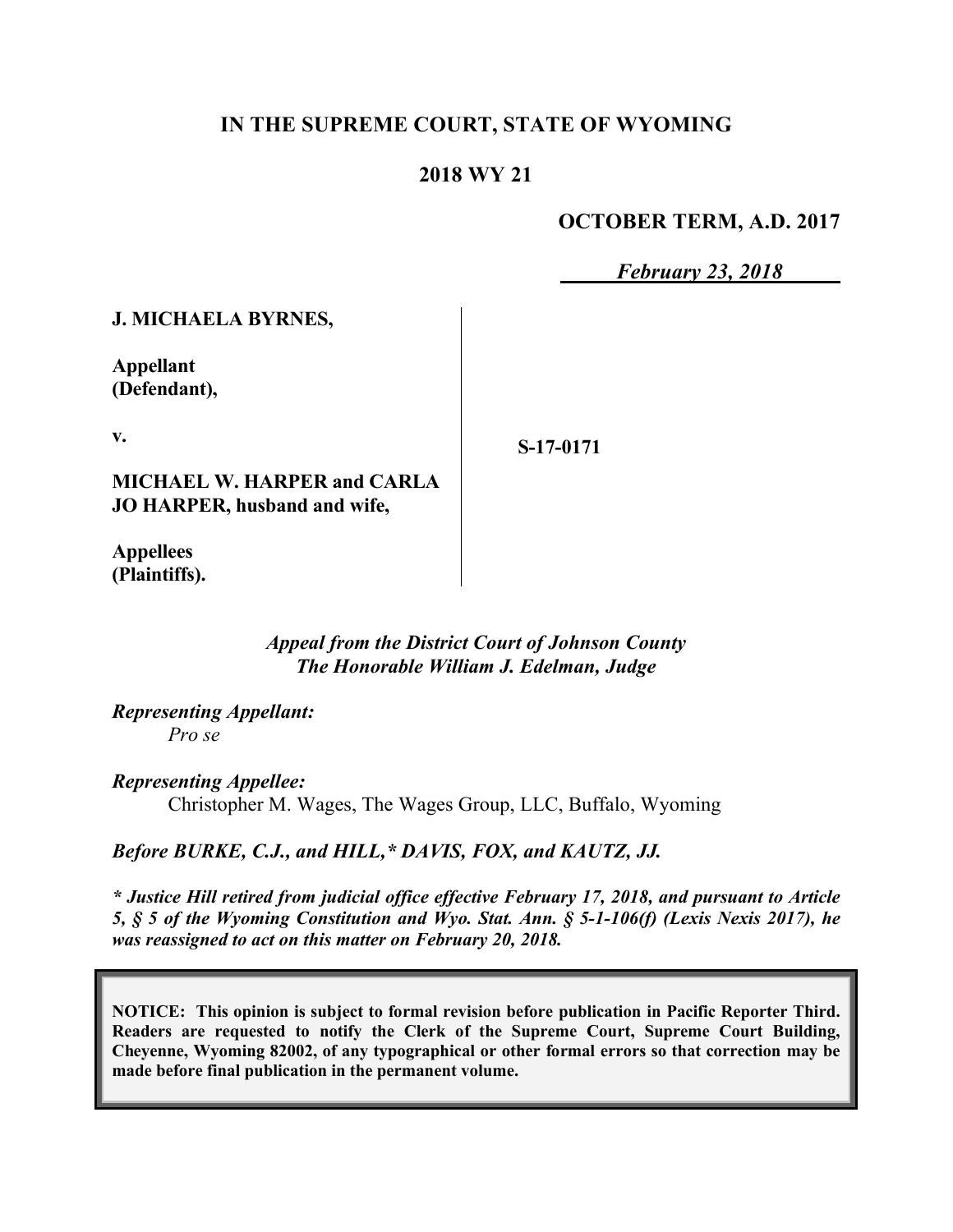**DAVIS**, Justice.

[¶1] J. Michaela Byrnes sold property to Michael and Carla Jo Harper on a contract for deed. A dispute arose over the Harpers' right to prepay the contract and Ms. Byrnes' obligation to deliver the deed, and the Harpers filed a declaratory judgment action. The district court ruled in favor of the Harpers and ordered Ms. Byrnes to pay attorney fees and costs for discovery violations. Ms. Byrnes filed a *pro se* appeal from both orders. We dismiss Ms. Byrnes' appeal of the declaratory judgment ruling as untimely, summarily affirm the order awarding fees and costs for failure to present cogent argument or pertinent authority, and grant the Harpers' request for sanctions pursuant to W.R.A.P. 10.05.

### **ISSUES**

[¶2] We agree with the Harpers' statement of the dispositive issues, which we restate as:

> 1. Did Ms. Byrnes file a timely notice of appeal from the district court's declaratory judgment order?

> 2. Did Ms. Byrnes support her appeal from the order awarding fees and costs with cogent argument or pertinent authority?

> 3. Should the Harpers be awarded sanctions pursuant to W.R.A.P. 10.05?

### **FACTS**

[¶3] Ms. Byrnes sold property in Johnson County to the Harpers on a contract for deed dated September 1, 2015. Rather than placing the deed in escrow, Ms. Byrnes retained the deed until final payment. In November 2015, the Harpers notified Ms. Byrnes that they had obtained financing and wished to pay the outstanding balance on the contract for deed. The Harpers made multiple requests that Ms. Byrnes deliver the deed to the closing agent, but Ms. Byrnes refused.

[¶4] On September 1, 2016, the Harpers filed a complaint for declaratory judgment seeking a declaration that the contract for deed allowed early payoff and required Ms. Byrnes to deliver the deed. The Harpers also requested that the district court order Ms.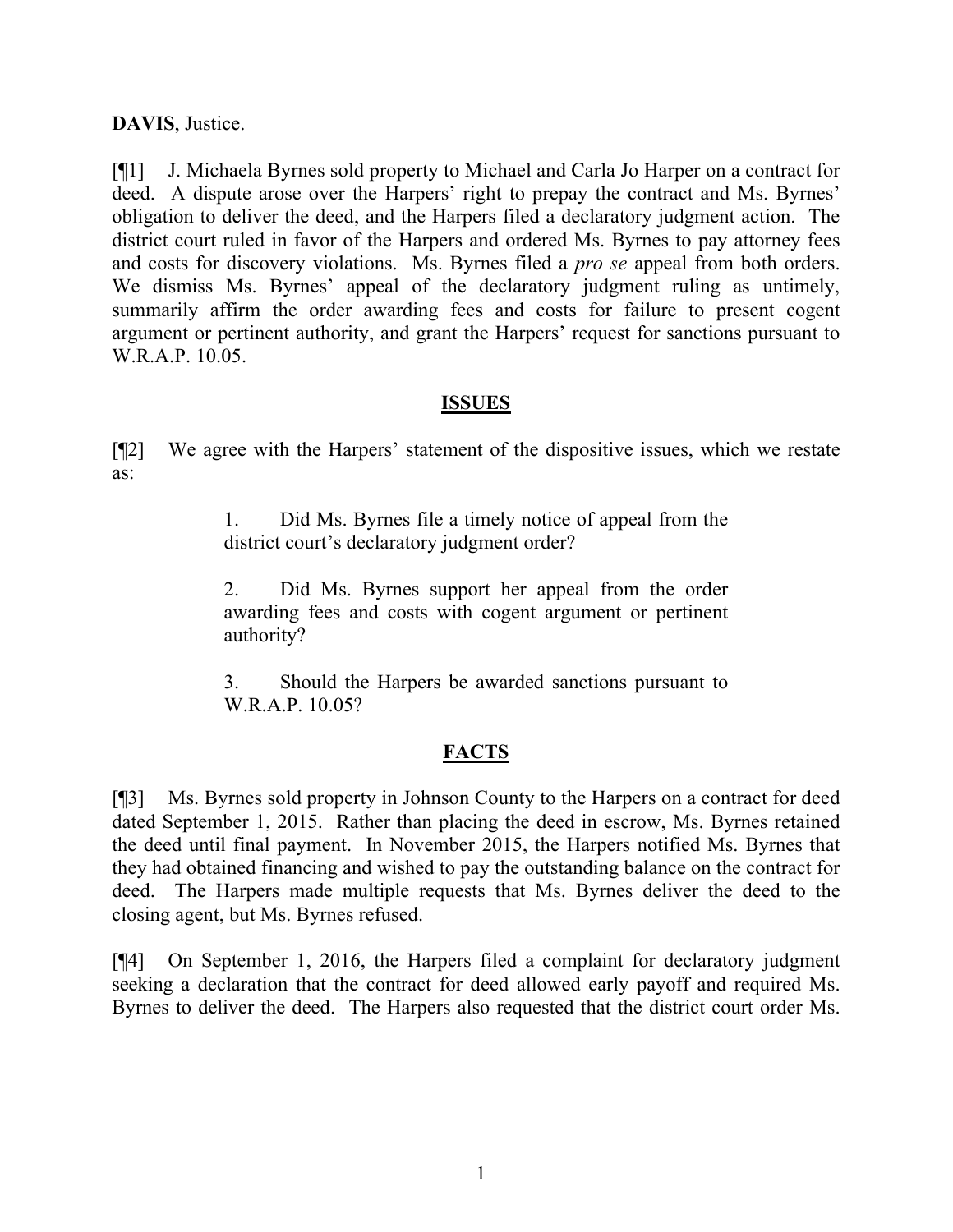Byrnes to remove her personal property from the premises.<sup>1</sup> On September 20, 2016, Ms. Byrnes filed her answer.

[¶5] The district court set the matter for a bench trial to be held on March 10, 2017. On February 27, 2017, the Harpers moved to compel Ms. Byrnes to provide discovery responses, and the district court granted that motion. On March 1, 2017, Ms. Byrnes filed a motion for peremptory disqualification, which the court denied as untimely. On March 10, the district court held the bench trial and orally announced its ruling in favor of the Harpers.

[¶6] On April 10, 2017, the district court entered its written order granting the Harpers their requested declaratory relief. On April 20, 2017, Ms. Byrnes filed a document entitled "Motion for Reconsideration Motion to Vacate Order Signed April 10, 2017." On May 3, 2017, the district court entered an order awarding the Harpers attorneys fees and costs for Ms. Byrnes' discovery violations, and on May 9, 2017, it entered an order denying Ms. Byrnes' motion for reconsideration. On May 22, 2017, Ms. Byrnes filed a notice of appeal from the district court's April 10, May 3, and May 9 orders.

# **DISCUSSION**

# **A. Timeliness of Ms. Byrnes' Notice of Appeal**

[¶7] Whether Ms. Byrnes filed a timely notice of appeal from the district court's declaratory judgment order is a determination we make *de novo*. *Lokey v. Irwin*, 2016 WY 50, ¶ 5, 374 P.3d 311, 313 (Wyo. 2016). To be timely, Ms. Byrnes' notice of appeal had to be filed within thirty days from entry of the appealable order. W.R.A.P. 2.01(a). Ms. Byrnes' notice of appeal clearly was not filed within thirty days of the district court's April 10, 2017 order, and the only question is whether her motion for reconsideration tolled the time for appeal. We conclude that it did not.

[¶8] A W.R.C.P. 59 motion for a new trial will toll the time for appeal. W.R.A.P. 2.02(a). "The time for filing a notice of appeal is not tolled, however, when the title or content of a post-judgment filing reflects that it is nothing more than a request that the court reconsider a previously entered judgment or appealable order." *Lokey*, ¶ 8, 374 P.3d at 314-15 (citing *Waldron v. Waldron*, 2015 WY 64, ¶ 11, 349 P.3d 974, 977 (Wyo. 2015)). It is the substance of a post-judgment motion, rather than its title, that determines the motion's effect on our appellate deadlines. *Id*.

[¶9] Ms. Byrnes' motion for reconsideration/motion to vacate cited Rule 59(a), but in substance her motion merely reasserted the same arguments she made at trial and asked

<sup>&</sup>lt;sup>1</sup> The Harpers voluntarily dismissed their claims for removal of Ms. Byrnes' personal property, and those claims are not at issue in this appeal.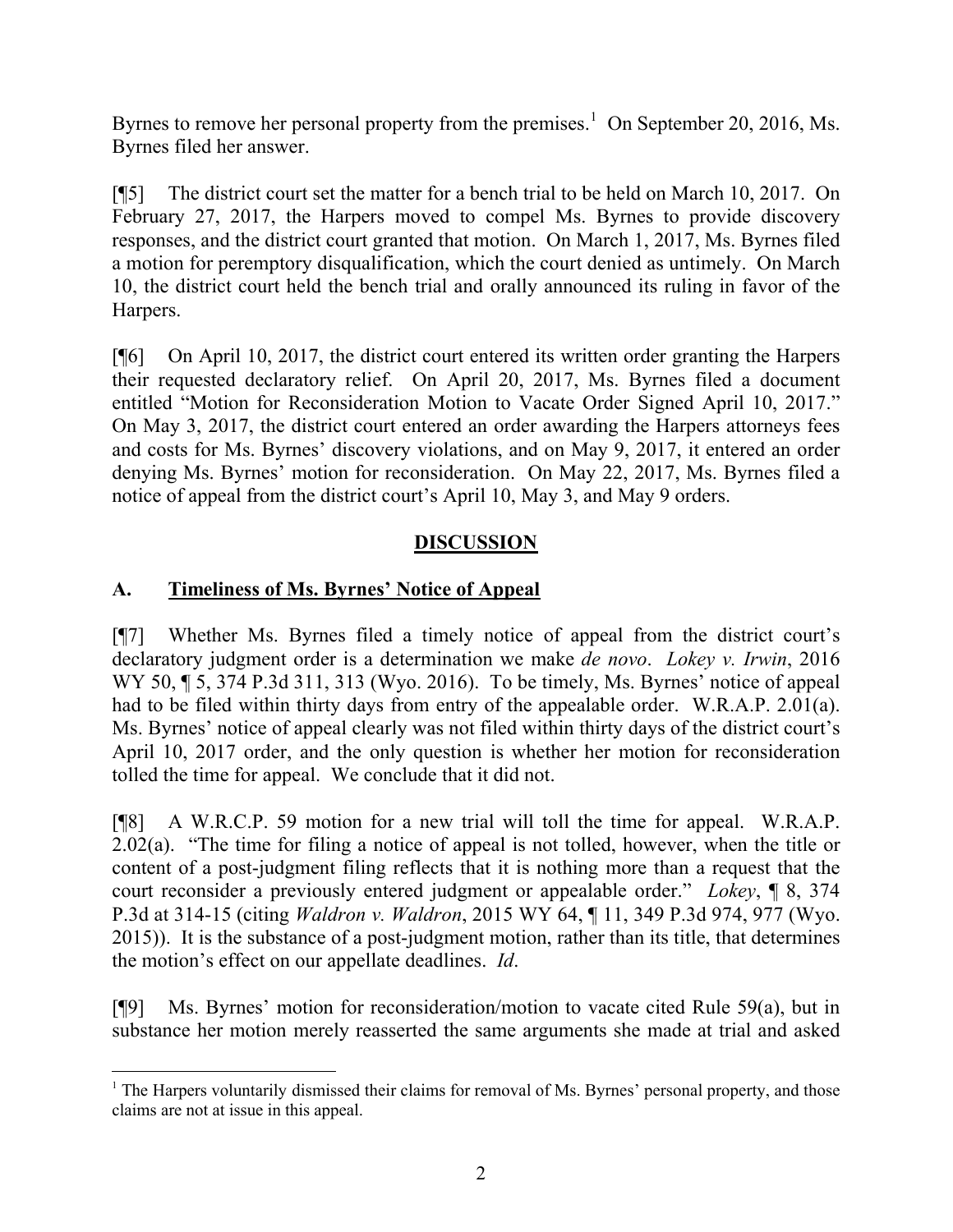the district court to reconsider its ruling. The motion therefore did not toll the time for appealing the district court's April 10, 2017 order, and we dismiss Ms. Byrnes' appeal of that order as untimely. $^{2}$ 

# **B. Appeal of the Order Awarding Attorney Fees and Costs**

[¶10] "The longstanding rule of this Court is to summarily affirm 'cases or issues in cases that are not presented with cogent argument or pertinent authority.'" *DW v. State*, 2017 WY 64, ¶ 5, 395 P.3d 184, 185 (Wyo. 2017) (quoting *Hamburg v. Heilbrun*, 891 P.2d 85, 87 (Wyo. 1995) and citing multiple cases). This same rule applies when a party appears *pro se*:

> A *pro se* litigant is entitled to some leniency from the stringent standards applied to formal pleadings drafted by attorneys. However, there must be a reasonable adherence to the procedural rules and requirements of the court. *Hodgins v. State*, 1 P.3d 1259, 1262 (Wyo. 2000). This Court will impose sanctions including, but not limited to, summary affirmance, pursuant to W.R.A.P. 1.03 on *pro se* litigants who fail to comply with these rules. *Id*. at 1262-63.

*Burnett v. Burnett*, 2017 WY 57, ¶ 3, 394 P.3d 480, 482 (Wyo. 2017) (quoting *Young v. State*, 2002 WY 68, ¶ 9, 46 P.3d 295, 297 (Wyo. 2002)).

[¶11] An appellant's brief must contain a "statement of the facts relevant to the issues presented for review with citations to the parts of the designated record on appeal relied on." W.R.A.P. 7.01(e)(2). Ms. Byrnes' opening brief does not contain a single citation to the record, and she made no argument and cited no pertinent authority in either her opening brief or reply brief to support her challenge to the order awarding fees and costs. We therefore summarily affirm the district court's order.

# **C. Sanctions under W.R.A.P. 10.05**

l

[¶12] W.R.A.P. 10.05(b) provides that if this Court certifies that there was no reasonable cause for an appeal, "a reasonable amount for attorneys' fees and damages to the appellee shall be fixed by the appellate court and taxed as part of the costs in the case." While we are generally reluctant to impose such sanctions, we will do so when "an appeal lacks cogent argument, where there is an absence of pertinent authority to support the claims of error, or when there is a failure to cite to the record adequately." *Burnett*, ¶ 9, 394 P.3d at

<sup>&</sup>lt;sup>2</sup> As to the motion for reconsideration, we have held that such motions are a nullity and an order denying a motion for reconsideration is not appealable. *Lokey*, ¶ 11, 374 P.3d at 315 (citing *Plymale v. Donnelly*, 2006 WY 3, ¶ 5, 125 P.3d 1022, 1024 (Wyo. 2006)).